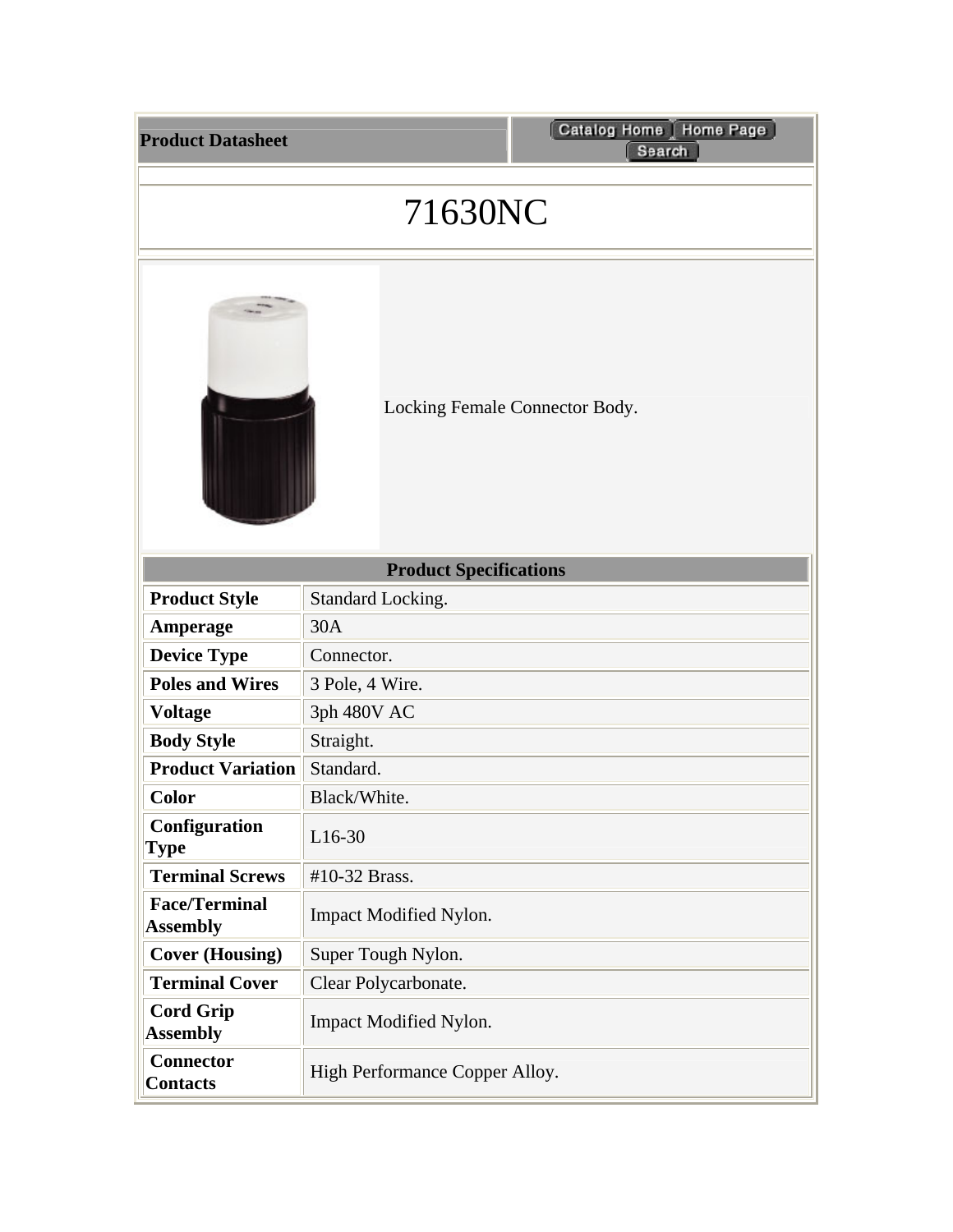| <b>Terminal Clamp</b><br><b>Nut</b>      | Zinc-Plated Steel.                                                                                                                                                                                           |
|------------------------------------------|--------------------------------------------------------------------------------------------------------------------------------------------------------------------------------------------------------------|
| <b>Assembly Screws</b>                   | Zinc-Plated Steel.                                                                                                                                                                                           |
| <b>Dielectric Voltage</b>                | Withstands 3500V per UL498.                                                                                                                                                                                  |
| <b>Max Working</b><br><b>Voltage</b>     | 600V AC or 250V DC.                                                                                                                                                                                          |
| <b>Current</b><br><b>Interrupting</b>    | Certified for current interrupting at full rated current.                                                                                                                                                    |
| <b>Temperature Rise</b>                  | Maximum 30 deg C temperature rise at full rated current after 50<br>cycles of overload at 150% rated current for either AC or DC<br>applications per UL498                                                   |
| <b>Terminal</b><br><b>Identification</b> | (X, Y Z Brass Hot) (G, Green, Grounding) (W, Silver, Neutral).                                                                                                                                               |
| <b>Terminal</b><br><b>Accommodation</b>  | #18-#8 AWG Flexible Cord.                                                                                                                                                                                    |
| <b>Product</b><br><b>Identification</b>  | Ratings and NEMA identification are permanently marked on<br>device.                                                                                                                                         |
| Cord<br><b>Accommodation</b>             | Round portable service cords in accordance with device ratings as<br>defined in UL Standard 62, CSA C22.2 No. 49.                                                                                            |
| <b>Cord Grip Range</b>                   | 3 Wire: .300"-.950" (7.62-24.13), 4 and 5 Wire: .465"-1.115"<br>$(11.81 - 29.21)$ .                                                                                                                          |
| <b>Flammability</b>                      | HB or better per UL94 or CSA 22.2.                                                                                                                                                                           |
| <b>Operating</b><br><b>Temperatures</b>  | Maximum continuous 60 deg C, minimum -40 deg C without<br>impact.                                                                                                                                            |
| <b>UL Standard</b>                       | UL Listed to Standard 498 (Attachment Plug and Receptacles).                                                                                                                                                 |
| <b>CSA Standard</b>                      | Certified to CSA Standard C22.2 No.42M1984 (General Use<br>Receptacles) and C22.2 No. 182.2M1987 (Industrial Locking<br>Type, Special Use Attachment Plugs, Receptacles and Connectors)<br>where applicable. |
| <b>UL Listing File</b>                   | UL Listed File #E1381- Guide #AXUT                                                                                                                                                                           |
| <b>CSA Certification</b><br><b>File</b>  | CSA Certified File #LR16215- Guide #20T2                                                                                                                                                                     |
| <b>Fed Spec</b>                          | Federal Specifications WC596 (where applicable).                                                                                                                                                             |
| <b>Complies with:</b>                    | Complies with NEMA Standards WD-1, WD-6 and UL 498.                                                                                                                                                          |
| <b>Overseas</b><br><b>Apporvals</b>      | NOM, CE.                                                                                                                                                                                                     |
| <b>Catalog Page</b>                      | Click here for catalog page                                                                                                                                                                                  |
|                                          |                                                                                                                                                                                                              |